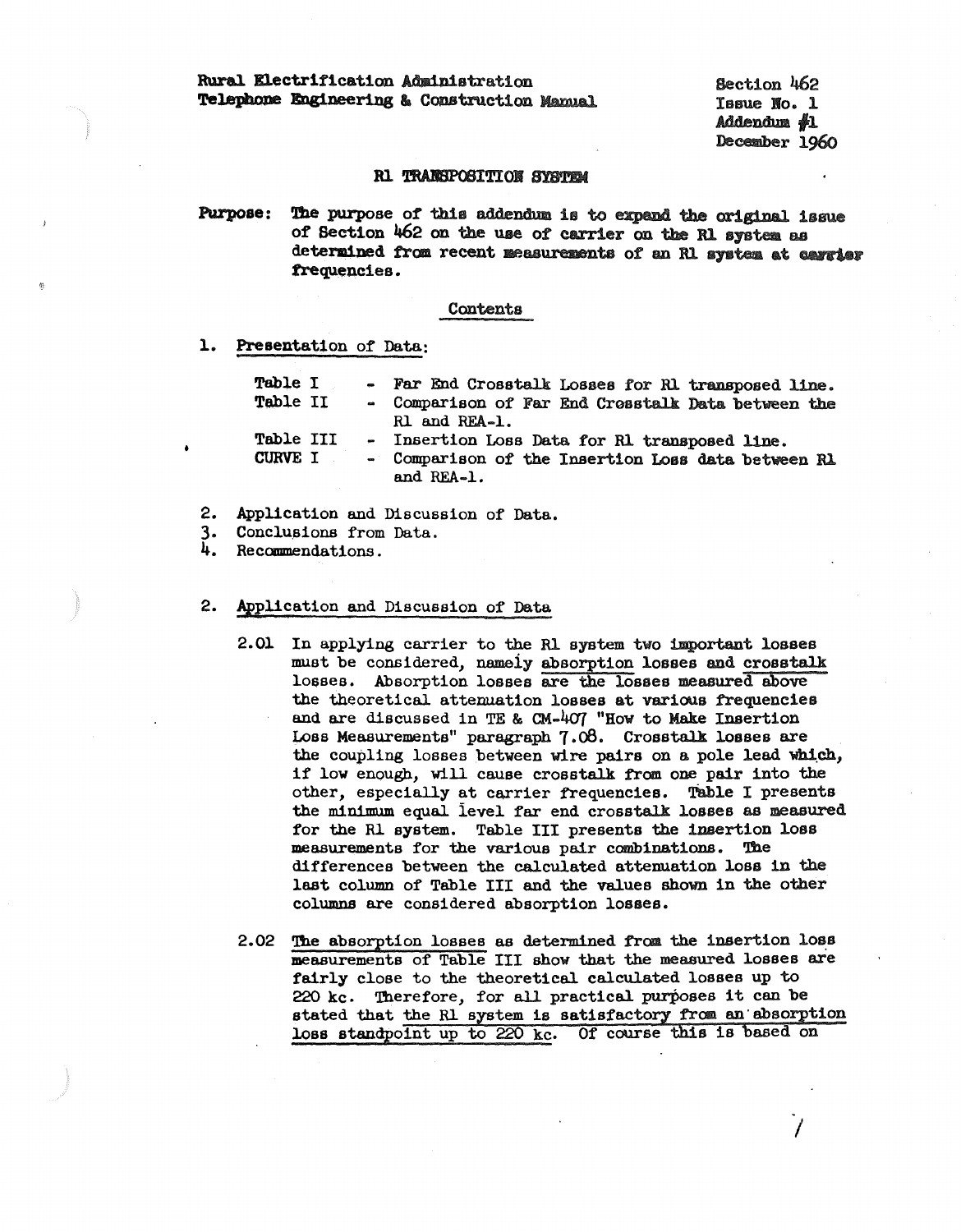- 2.05 No particular coordination with power line transpositions is required when the R1 or R2 system is used.
- $2.06$ Transpositions in the R1 and R2 systems are made by brackets, such as tanded or point type, or by two pin crossarms on the sides of poles. Drop type transpositions may impair the effectiveness of the system. particularly at carrier frequencies, and their use is not recommended.
- $2.07$ Although there is no established limitation on deviations in pole spacing or sag, all practicable means should be used to minimize these.
- $2.08$ Branch circuits should be transposed independently of the progress of the transposition system in the main circuit. That is, the first pole in the branch lead should correspond to pole No. 1 of the transposition diagram.
- Subject to the frequency limitations discussed in  $2.09$ Paragraphs 3.04 and 4.022 a single carrier system can usually be routed over a pair on an R1 or R2 transposed line. If more than one carrier system is desired it is advisable to make crosstalk loss measurements over a range of carrier frequencies between one or more combinations of pairs. Such measurements indicate which type of carrier system is suitable and the number of channels which may be employed. Two compandored carrier systems up to about 100 kc have been used successfully on pairs  $1/2$  and  $7/8$  or  $3/4$  and  $9/10$  on R1 transposed lines. For R2 transposed lines the corresponding top frequency is about 50 kc.
- 2.10 Where a number of up to 8 carrier systems on a line are desired and a new line is to be built, the REA-1 transposition system (REA-TE & CM-463) may be suitable. When an R1 transposed line exists, four pairs on the top arm may be made suitable for carrier by making minor transposition changes as discussed in (REA-TE & CM-466) entitled REA-3 Transposition System.

#### $3<sub>e</sub>$ THE R1 TRANSPOSITION SYSTEM

- 3.01 Physical Features
	- 3.011 The R1 system essentially transposes each pair at every other pole. For crosstalk control. however, horizontally or vertically adjacent

 $= 2 -$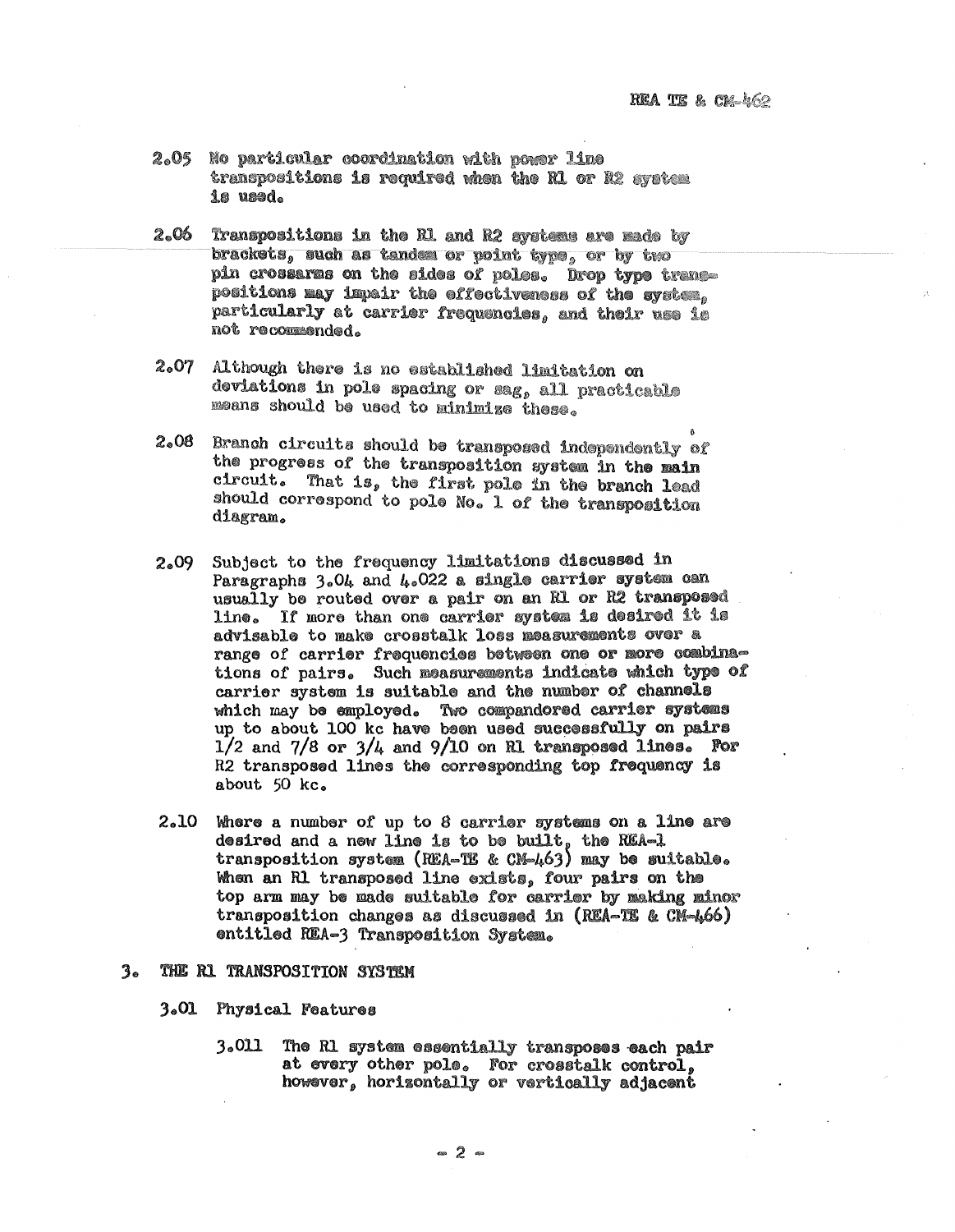pairs are transposed at different poles as can be seen from Figure 1, of this section. This results in transpositions in half of the pairs at all even mumbered poles and transpositions in the other half of the pairs at all odd numbered poles in a line.

**3.012 To provide additional crosstalk control, trans**positions are cmitted on certain pairs at oertain specific intervals. These omissions are made on the 25th, 50th, 75th and 100th pole as shown in Figure 1 of this section. The pattern is then repeated for the 125th, 150th, 175th and 200th pole. This pattern is carried through to the end of the line.

### 3.02 Application Features

- 3.021 The R1 system should be used with tandem transposition brackets in non-windy areas for all joint use plant and for non-joint construction involving span lengths averaging 300 feet or greater for all voice frequency applications.
	- 3.0211 For windy areas, point type brackets should be used. Refer to REA-TE & CM-615 for additional information on transposition brackets to use under various conditions. These may cause a signficant increase in overall pole line cost. Where increased cost due to the employment of point type brackets is excessive, it is considered good engineering practice to employ the R2 system (Par.  $\mu$ ) for multi-circuit leads and the REA-V1 system (REA-TE & CM-465) for single circuit leads for all subscriber lines on a system wide basis regardless of span length or joint use. This may be done only if little or no carrier frequency capability is needed. Special study may have to be given to those circuits which may require additional transpositions in order to effectively reduce excessive noise. In this connection, however, experience has shown that serious noise usually results from other causes (C.O. unbalances, ringer unbalances, etc.; refer to REA-TE & CM-455) and no retransposition to reduce noise should be considered until there is a certainty that the more common causes have been eliminated.

 $-3 -$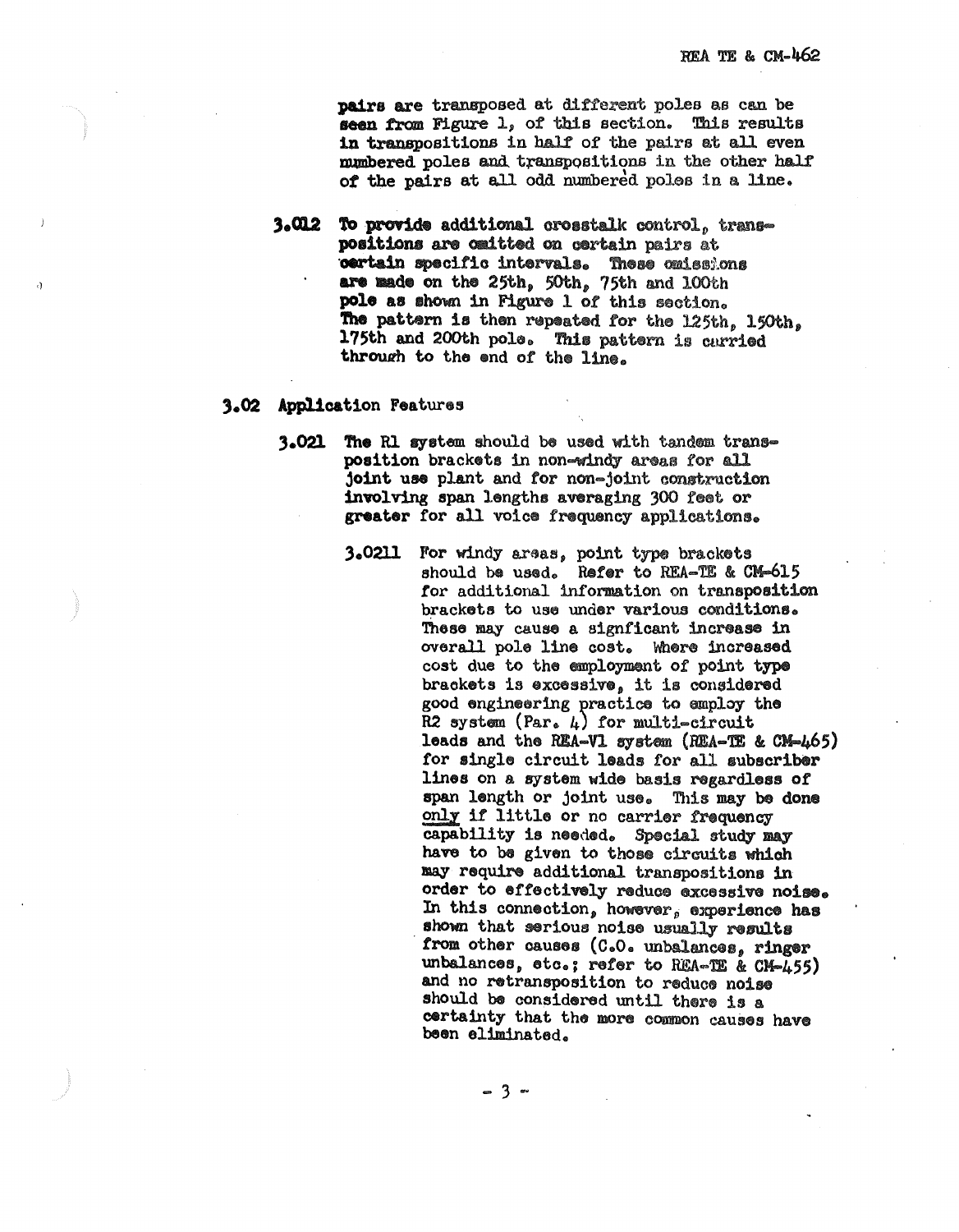- 3.0212 For salt spray areas. point type brackets, insulated line wire or both may have to be employed. These cases should be given special study by the engineer.
- 3.03 Additions, extensions and branches to existing lines already transposed to another voice frequency system may be applied by means of the RI aystem without regard to the transposition intervals of the existing system. If carrier frequancies are to be superimposed on one or more pairs of such a line. special study must be given by the engineer.
- 3.OA Performance at Carrier Prequencies
	- 3.041 Unless line insertion loss at carrier frequencies is measured in advance, it is not recommended that carrier systems in the region 220-450 KC be applied to the Rl system because of absorption peaks. Below this frequency range, carrier may be applied to any one pair of the R1 system provided that the total of attenuation and miscellansous losses are within the manufacturers' recommendations.
- THE R2 TRANSPOSITION SYSTEM h.
	- 4.01 Physical Features
		- The R2 system involves transposing each pair 4.011 every four spans. As in the Rl system. horizontally or vertically adjacent pairs are transposed on different poles. With the transpositions made on the even numbered poles, this results in half the pairs being transposed on poles whose numbers when divided by four result in a whole number. The other half of the pairs are transposed on even numbered poles whose numbers when divided by four do not result in a whole number.
		- 4.012 Certain transpositions are omitted to provide additional crosstalk control. These omissions are made on the 26th,  $52$ nd, 78th and 100th pole as shown in the diagram on this system. The pattern is then repeated for the 126th, 152nd, 178th and 200th pole and so on to the end of the line.

 $\cdots$   $l_{\phi}$  and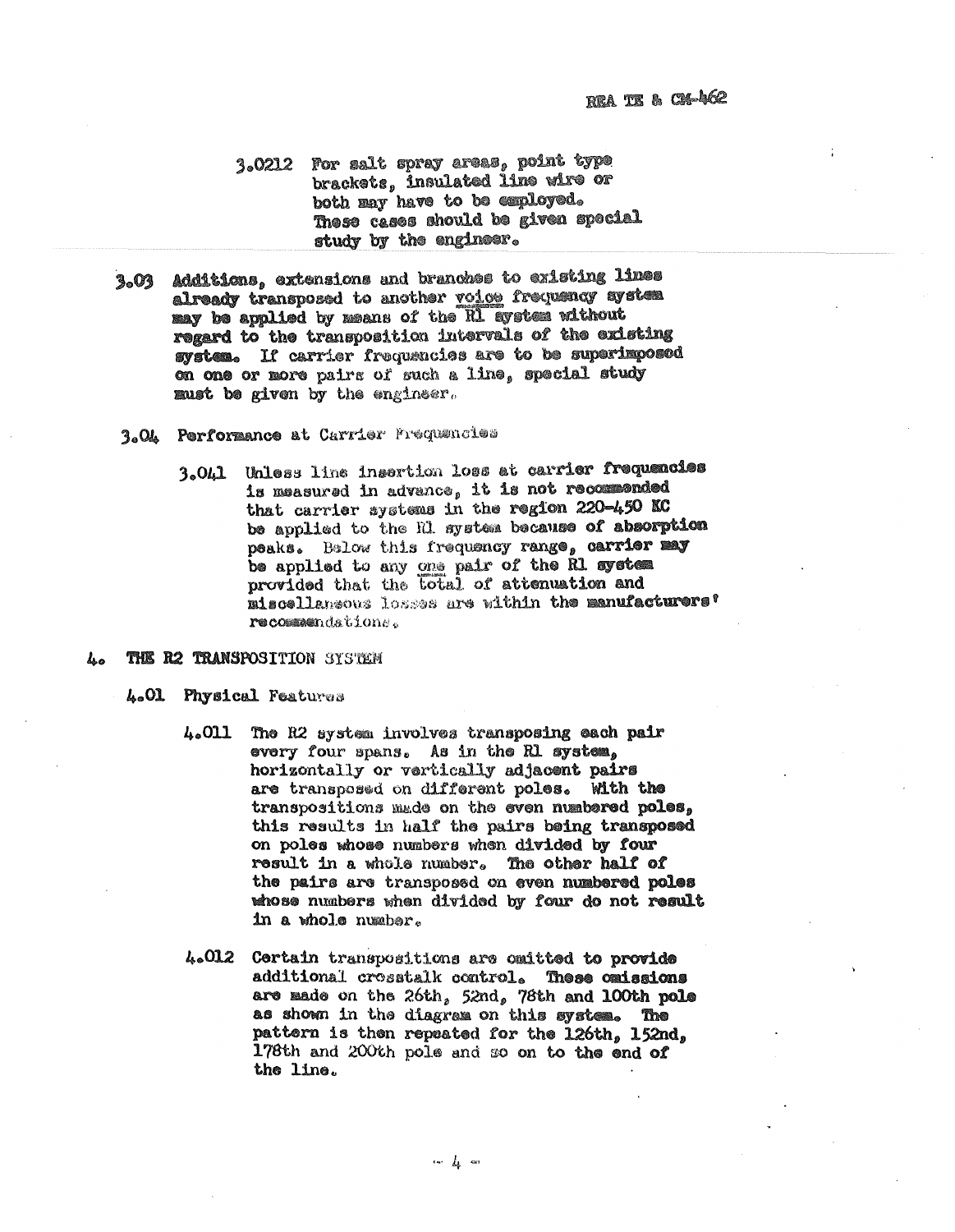## **4-02 Applica~ion** haturea

- 4.021 The R2 system normally should be used with tandem transposition brackets for non-joint use construction involving span lengths averaging less than 300 feet for all voice frequency applications, provided that the application is not in a windy or salt-spray area. For windy or salt-spray areas, where point brackets are required (below), and it is necessary to hold line construction costs to a minimum, the R2 system can be used for multi-circuit leads even **with average** span lengths over 300 teot.
	- 4.0211 For windy areas, tandem brackets should not be used where the average span lengths are over 200 feet. In these cases, point type braoketa should be employed. For single circuit leads in windy areas, the REA-Vl transposition system (REA-TE & CM-465) should be employed it little or no carrier frequency capability is needed.
	- 4.0212 Salt-spray areas may require point type transpositions or insulated line wire or both and should bo given special study by the engineer.
	- 4.0213 Refer to REA-TE & CM-615 for more information on transposition bracket applications.

# 4.022 **Performance** at Carrier Frequencies

4.0221 **Unless** line insertion loss at carrier frequencies is measured in advance, it is not recommended that carrier systems in the region 115-225 KC be employed because of absorption peaks. The absorption peaks depend on span lengths as follows:

|                     | Frequency Range in<br>KC Where Excessive |
|---------------------|------------------------------------------|
|                     | Absorption Peak Effects                  |
| <b>Average Span</b> | are Apt to Occur in the                  |
| Length in Feet      | R2 Transposition System                  |
| 300                 | $175 - 225$                              |
| 325                 | 165-215                                  |
| 350                 | 150-200                                  |
| 375                 | 140-180                                  |
| 400                 | 130-170                                  |
| 425                 | 120-160                                  |
| 450                 | 115-155                                  |
|                     |                                          |

 $-5 -$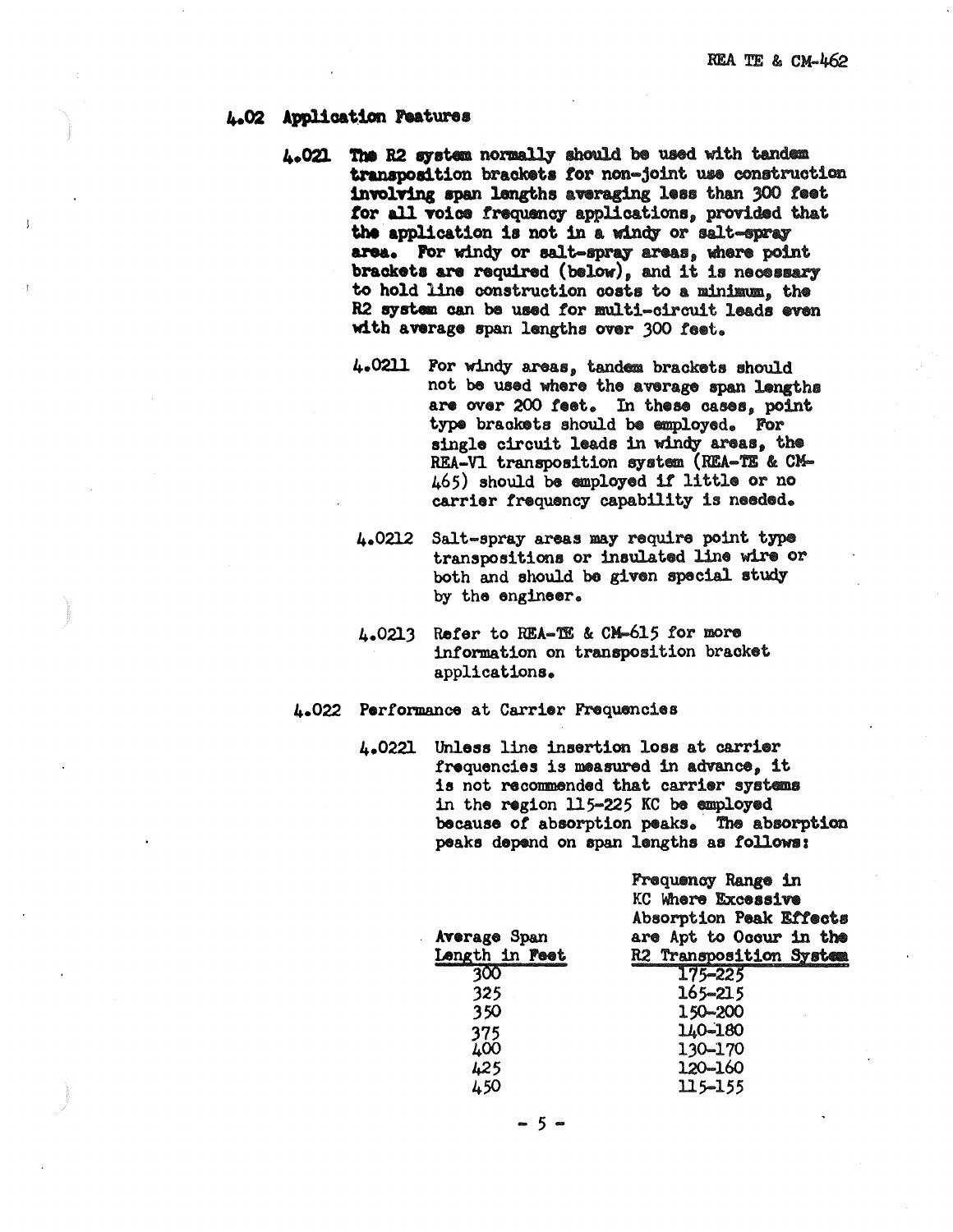4.0222 Outside of the region of exceesive absorption peaks, carrier may be<br>applied to any <u>one</u> pair of the R2<br>system provided that the total of line attenuation and miscellaneous losses are within the manufacturers! recommendations.

Ø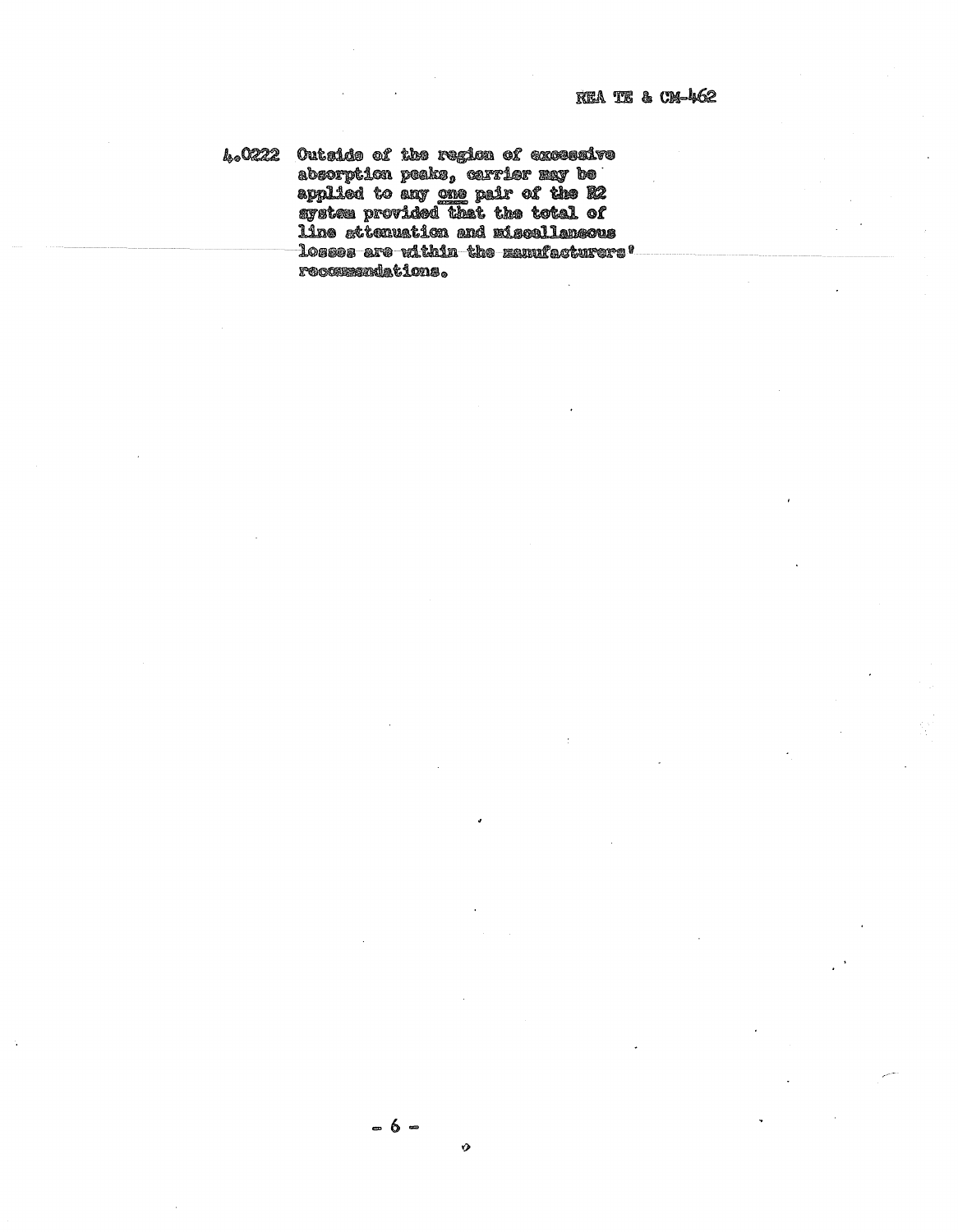24 25 26 **L**  $50<sub>51</sub>$ 74 75 76 99 100 101  $\boldsymbol{3}$ \*-Pole numbers  $1 - 2$  $3 - 4$ examples i 945 landing and he becomes the person company,  $5 - 6$  $7 - 8$  $9 - 10$  $II - I2$  $13 - H$  $15 - 16$  $17 - 18$ Positions  $19 - 20$ **Leure 1**  $21 - 22$ Pin  $23 - 24$  $25 - 26$  $27 - 28$  $29 - 30$  $31 - 32$  $33 - 34$ 35-36 g  $J7 - J\theta$ 39-40

 $\mathbf{r}$ 

 $\blacksquare$ 

Indicates transposition omitted from normal pattern - See paragraph 3.012 in text.  $\frac{1}{2}$ For lines longer than 100 poles, pattern is repeated.

\* - Pole numbers shown are not necessarily the pole numbers in the line. These numbers are shown only to illustrate the progress of the transposition pattern.

RI TRANSPOSITION

**SYSTEM**